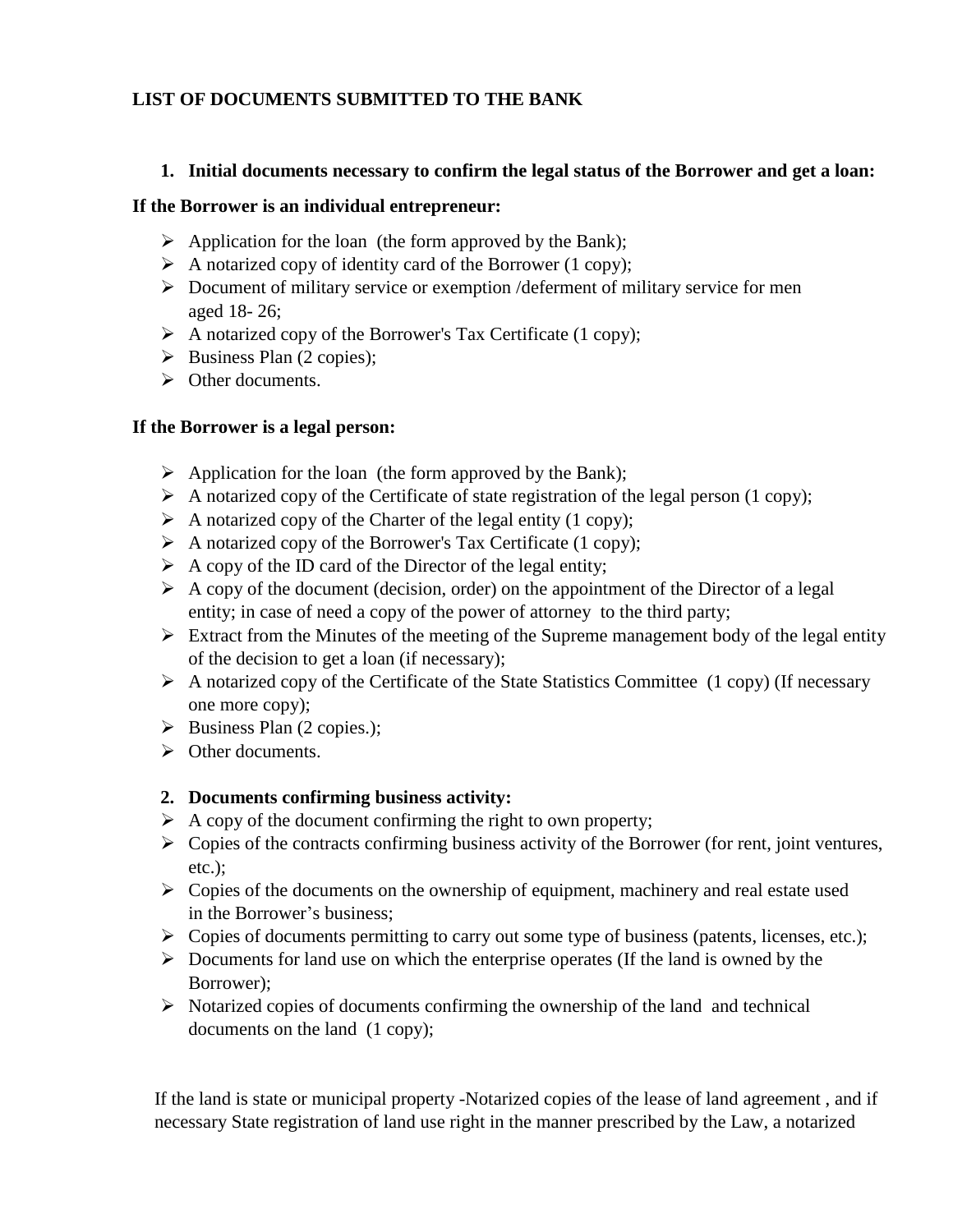copy of the relevant extract issued by the territorial administration of the State Real Estate Register Service (SRERS) under the State Committee of property (1 copy);

- $\triangleright$  Notarized copies of technical documentation on the land (1 copy);
- $\triangleright$  Notarized copies of documents on allocation of the land and the right of its further use (Resolution of the Cabinet of Ministers of the Republic of Azerbaijan, decisions and orders of local executives, decision of municipal bodies) (2 copies);>

### **If the land is owned by a close relative of the Borrower:**

- $\triangleright$  A notarized copy of the birth certificate of the Borrower (1 copy);
- $\triangleright$  A notarized copy of ID of the owner of the land (1 copy);
- $\triangleright$  Notarized copies of documents confirming the ownership of the land, and technical documents on the ground (1 copy).

### **If a plot of land leased by the Borrower from another person:**

- $\triangleright$  Notarized copies of ID of the lesser and the lessee (1 copy);
- $\triangleright$  Notarized copies of documents confirming the ownership of the land and technical documents on the land (1 copy);
- $\triangleright$  Notarized copies of the lease of land and if necessary state registration of land use right in the manner prescribed by the Law, a notarized copy of the relevant extract issued by the territorial administration of the SRERS (1 copy);
- So Other documents.

## **3. Financial documents**

### **If the Borrower is an individual entrepreneur:**

- $\triangleright$  A copy of the Certificate of registration in the state bodies and tax declaration for the last 2 quarters;
- $\triangleright$  Statement of additional income;
- $\triangleright$  Other documents.

### **If the Borrower is a legal entity:**

- $\triangleright$  A copy of the certificate of registration in the state bodies and tax declaration for the last 2 quarters;
- $\triangleright$  Statement of additional income;
- $\triangleright$  Extract from the accounts for the previous 12 months (by month)
- $\triangleright$  Other documents.

### **4. Documents of collateral**

- $\triangleright$  A copy of the document confirming the right to own property (1copy);
- $\triangleright$  Certificate of residence of the Borrower's family members (form 2)
- Notarized consent of spouse (s) and other registered co-owners of the residential place of pledging real estate as collateral / notarized consent of the spouse (s) of pledging the vehicle as collateral;
- $\triangleright$  Other documents.